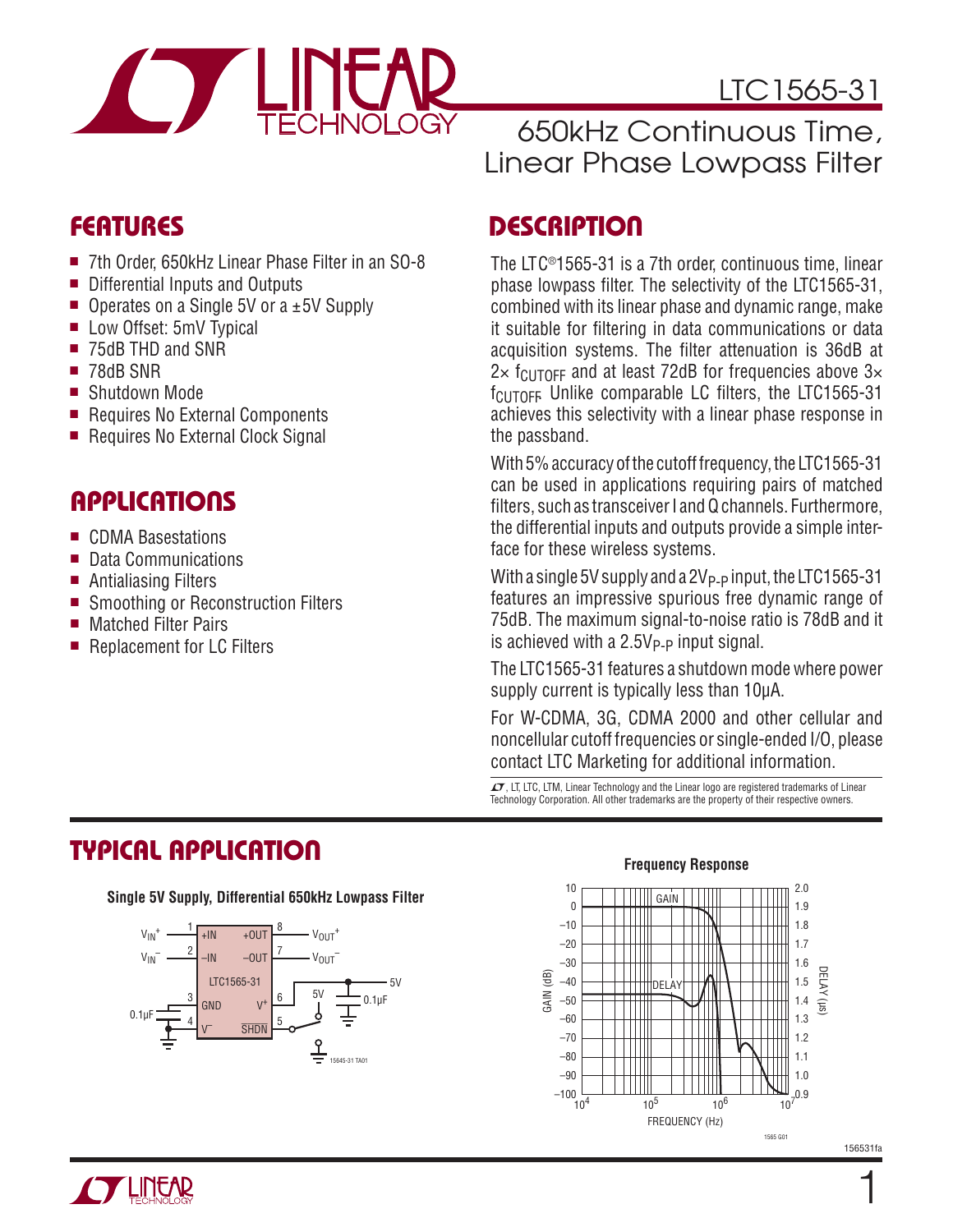# **ABSOLUTE MAXIMUM RATINGS PIN CONFIGURATION**

| (Note 1)                                    |  |
|---------------------------------------------|--|
|                                             |  |
|                                             |  |
| <b>Operating Temperature Range</b>          |  |
|                                             |  |
|                                             |  |
|                                             |  |
| Lead Temperature (Soldering, 10 sec)  300°C |  |
|                                             |  |



# **ORDER INFORMATION**

| <b>LEAD FREE FINISH</b> | <b>TAPE AND REEL</b> | <b>PART MARKING</b> | PACKAGE DESCRIPTION | TEMPERATURE RANGE       |
|-------------------------|----------------------|---------------------|---------------------|-------------------------|
| LTC1565-31CS8#PBF       | LTC1565-31CS8#TRPBF  | 156531              | 8-Lead Plastic SO   | $\circ$ 0°C to 70°C     |
| LTC1565-31IS8#PBF       | LTC1565-31IS8#TRPBF  | 565311              | 8-Lead Plastic SO   | $-40^{\circ}$ C to 85°C |

Consult LTC Marketing for parts specified with wider operating temperature ranges.

Consult LTC Marketing for information on non-standard lead based finish parts.

For more information on lead free part marking, go to: http://www.linear.com/leadfree/

For more information on tape and reel specifications, go to: http://www.linear.com/tapeandreel/

#### **The** l **denotes the specifi cations which apply over the full operating ELECTRICAL CHARACTERISTICS**

temperature range, otherwise specifications are at T<sub>A</sub> = 25°C. V<sub>S</sub> = 5V, R<sub>LOAD</sub> = 10k from each output to AC ground, and Pin 5 open unless otherwise specified.

| <b>PARAMETER</b>                | <b>CONDITIONS</b>                                                                                                                                                                                                                                                                                                                                                                | <b>MIN</b>                                   | <b>TYP</b>                                                      | <b>MAX</b>                                               | <b>UNITS</b>                                  |
|---------------------------------|----------------------------------------------------------------------------------------------------------------------------------------------------------------------------------------------------------------------------------------------------------------------------------------------------------------------------------------------------------------------------------|----------------------------------------------|-----------------------------------------------------------------|----------------------------------------------------------|-----------------------------------------------|
| <b>Operating Supply Voltage</b> |                                                                                                                                                                                                                                                                                                                                                                                  | 4.75                                         |                                                                 | 11                                                       | $\vee$                                        |
| <b>Filter Gain</b>              | $V_{IN}$ = 1 $V_{P-B}$ f <sub>IN</sub> = 25kHz<br>$f_{IN}$ = 200kHz (Gain Relative to 25kHz)<br>$f_{IN}$ = 300kHz (Gain Relative to 25kHz)<br>$f_{IN}$ = 500kHz (Gain Relative to 25kHz)<br>$f_{IN}$ = 650kHz (Gain Relative to 25kHz)<br>$f_{IN}$ = 900kHz (Gain Relative to 25kHz)<br>$f_{IN}$ = 1.3MHz (Gain Relative to 25kHz)<br>$f_{IN}$ = 2.3MHz (Gain Relative to 25kHz) | $-0.3$<br>$-0.2$<br>$-0.7$<br>$-2.2$<br>$-4$ | $\Omega$<br>$-0.4$<br>$-1.6$<br>$-3$<br>$-11$<br>$-36$<br>$-72$ | 0.3<br>0.1<br>$-0.1$<br>$-0.95$<br>$-2$<br>$-7$<br>$-31$ | dB<br>dB<br>dB<br>dB<br>dB<br>dB<br>dB<br>dB  |
| <b>Filter Phase</b>             | $V_{IN}$ = 1 $V_{P-B}$ $f_{IN}$ = 25kHz<br>$f_{IN} = 200kHz$<br>$f_{IN} = 300kHz$<br>$f_{IN} = 500kHz$<br>$f_{IN} = 600kHz$<br>$f_{IN} = 650kHz$<br>$f_{IN}$ = 900kHz                                                                                                                                                                                                            | $-162$<br>34                                 | $-13$<br>$-101$<br>$-150$<br>113<br>60<br>36<br>$-92$           | $-138$<br>85                                             | Deg<br>Deg<br>Deg<br>Deg<br>Deg<br>Deg<br>Deg |
| <b>Phase Linearity</b>          | Ratio of 600kHz Phase/300kHz Phase                                                                                                                                                                                                                                                                                                                                               | 1.95                                         | $\overline{2}$                                                  | 2.03                                                     |                                               |
| <b>Wideband Noise</b>           | Noise BW = DC to $2 \cdot f_{\text{CUTOFF}}$                                                                                                                                                                                                                                                                                                                                     |                                              | 118                                                             |                                                          | <b>µVRMS</b>                                  |
| <b>THD</b>                      | $f_{IN}$ = 100kHz, 1V <sub>P-P</sub> (Note 2)                                                                                                                                                                                                                                                                                                                                    |                                              | 86                                                              |                                                          | dB                                            |
| Filter Differential DC Swing    | Maximum Difference Between Pins 7 and 8<br>$V_S = 5V$<br>$V_S = \pm 5V$                                                                                                                                                                                                                                                                                                          | ±1.4<br>±2.2                                 | ±1.7<br>±2.3                                                    |                                                          | V<br>$\vee$<br>156531fa                       |



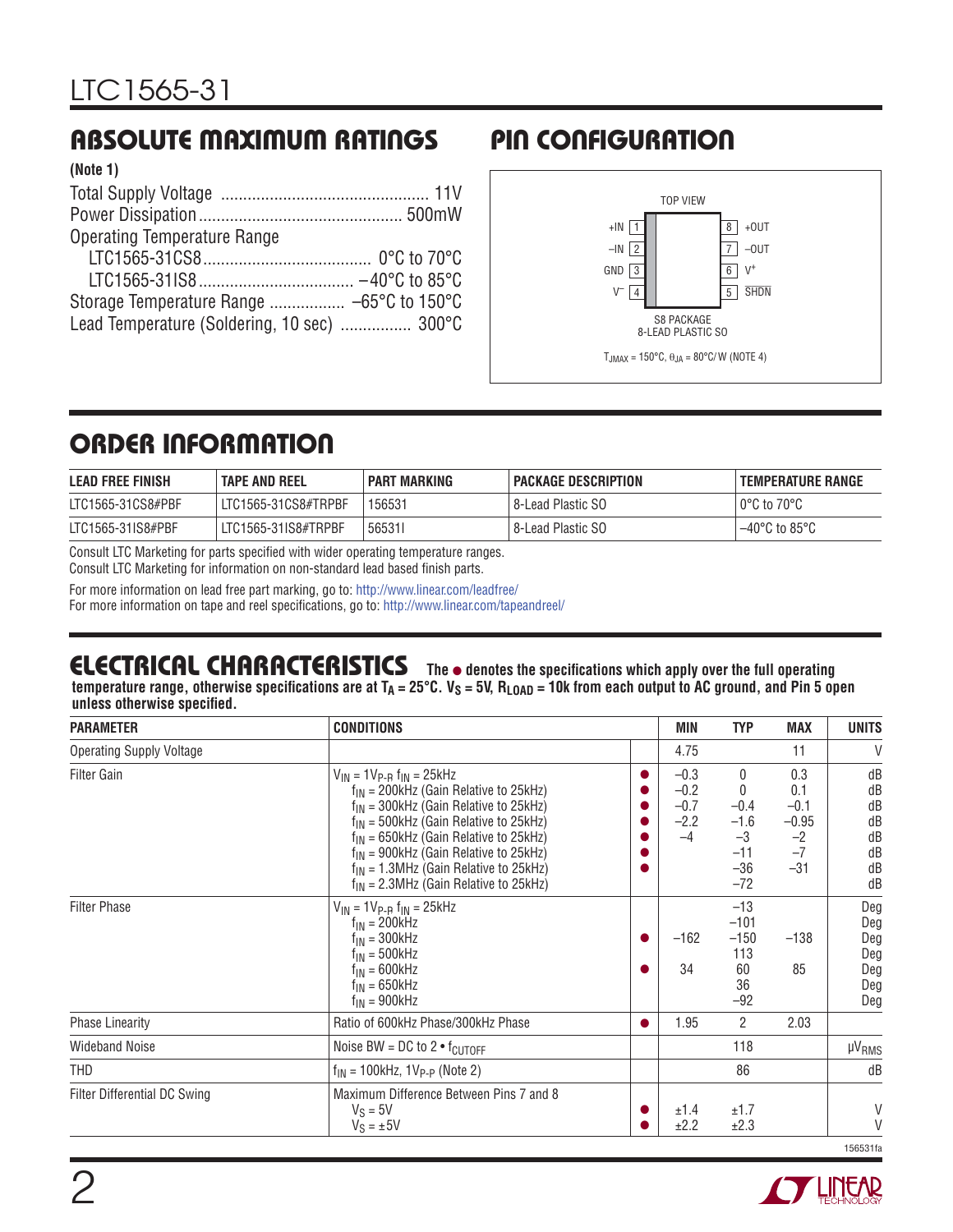#### **The** l **denotes the specifi cations which apply over the full operating ELECTRICAL CHARACTERISTICS**

temperature range, otherwise specifications are at T<sub>A</sub> = 25°C. V<sub>S</sub> = 5V, R<sub>LOAD</sub> = 10k from each output to AC ground, and Pin 5 open **unless otherwise specified.** 

| <b>PARAMETER</b>                                               | <b>CONDITIONS</b>                                                            | <b>MIN</b> | <b>TYP</b>       | <b>MAX</b> | <b>UNITS</b>           |
|----------------------------------------------------------------|------------------------------------------------------------------------------|------------|------------------|------------|------------------------|
| Input Bias Current                                             |                                                                              | 0.1        | 0.3              | 0.6        | μA                     |
| Input Offset Current                                           |                                                                              |            | ±10              |            | nA                     |
| Input Resistance                                               | Common Mode, $V_{IN} = 2.5V$<br><b>Differential</b>                          |            | 75<br>145        |            | $M\Omega$<br>$M\Omega$ |
| Input Capacitance                                              |                                                                              |            | 3                |            | pF                     |
| Output DC Offset (Note 3)                                      | $V_S = 5V$<br>$V_S = \pm 5V$ (Note 5)                                        |            | ±5<br>±5         | ±12<br>±12 | mV<br>mV               |
| Output DC Offset Drift                                         | $V_S = 5V$<br>$V_S = \pm 5V$                                                 |            | $-400$<br>$-400$ |            | µV/°C<br>$\mu$ V/°C    |
| Ground Voltage (Pin 3) in<br><b>Single Supply Applications</b> | $V_S = 5V$                                                                   | 2.49       | 2.51             | 2.52       | $\vee$                 |
| <b>SHDN</b> Pin Logic Thresholds                               | $V_S$ = 5V, Minimum Logical "1"<br>$V_S$ = 5V, Maximum Logical "0"           | 3.3        |                  | 4.2        | V<br>V                 |
|                                                                | $V_S = \pm 5V$ , Minimum Logical "1"<br>$V_S = \pm 5V$ , Maximum Logical "0" | 2.4        |                  | 2.9        | $\vee$<br>$\vee$       |
| <b>SHDN</b> Pin Pull-Up Current                                | $V_S = 5V$<br>$V_S = \pm 5V$                                                 |            | 5<br>9           |            | μA<br>μA               |
| Power Supply Current                                           | $V_S = 5V$<br>$V_S = \pm 5V$                                                 |            | 24<br>25         | 31<br>33   | mA<br>mA               |
| Power Supply Current in Shutdown Mode                          | Shutdown. Includes SHDN Pull-Up Current<br>$V_S = 5V$<br>$V_S = \pm 5V$      |            | 8<br>20          | 16<br>40   | μA<br>μA               |

**Note 1:** Stresses beyond those listed under Absolute Maximum Ratings may cause permanent damage to the device. Exposure to any Absolute Maximum Rating condition for extended periods may affect device reliability and lifetime.

**Note 2:** Input and output voltages expressed as peak-to-peak numbers are assumed to be fully differential.

**Note 3:** Output DC offset is measured between Pin 8 and Pin 7 with Pin 1 and Pin 2 connected to Pin 3.

**Note 4:** Thermal resistance varies depending upon the amount of PC board metal attached to the device.  $\theta_{JA}$  is specified for a 3.8 square inch test board covered with 2 oz copper on both sides.

**Note 5:** Output DC offset measurements are performed by automatic test equipment approximately 0.5 seconds after application of power.

## **TYPICAL PERFORMANCE CHARACTERISTICS**



**Passband Gain and Delay vs Frequency**





156531fa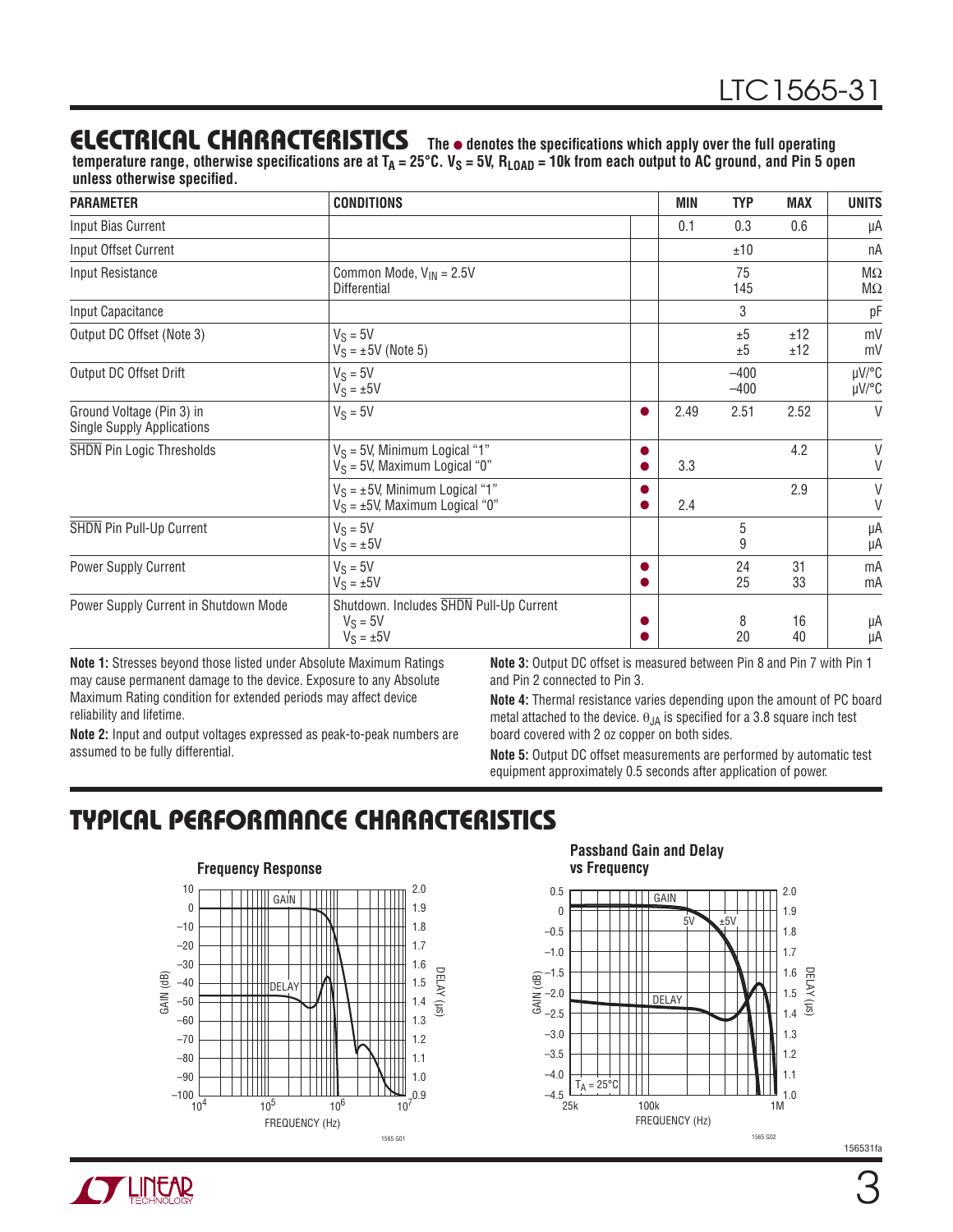# **TYPICAL PERFORMANCE CHARACTERISTICS**



## **PIN FUNCTIONS**

**+IN, –IN (Pins 1, 2):** Input Pins. Signals can be applied to either or both input pins. The typical DC gain from differential inputs (Pin 1 to Pin 2) to the differential outputs (Pin 8 to Pin 7) is 1.0V/V. The input range is described in the Applications Information section.

**GND (Pin 3):** Ground. The ground pin is the reference voltage for the filter and is internally biased to one-half the total power supply voltage of the filter, maximizing the dynamic range of the filter. For single supply operation, the ground pin should be bypassed with a quality 0.1μF ceramic capacitor to Pin 4. For dual supply operation, connect Pin 3 to a high quality DC ground. A ground plane should be used. A poor ground will increase noise and distortion.

The impedance seen at Pin 3 is 2.5kΩ in normal mode. In shutdown, the pin is internally biased to the same levels as normal mode. The impedance in shutdown mode is typically 500k $\Omega$  but varies with supply voltage and temperature.



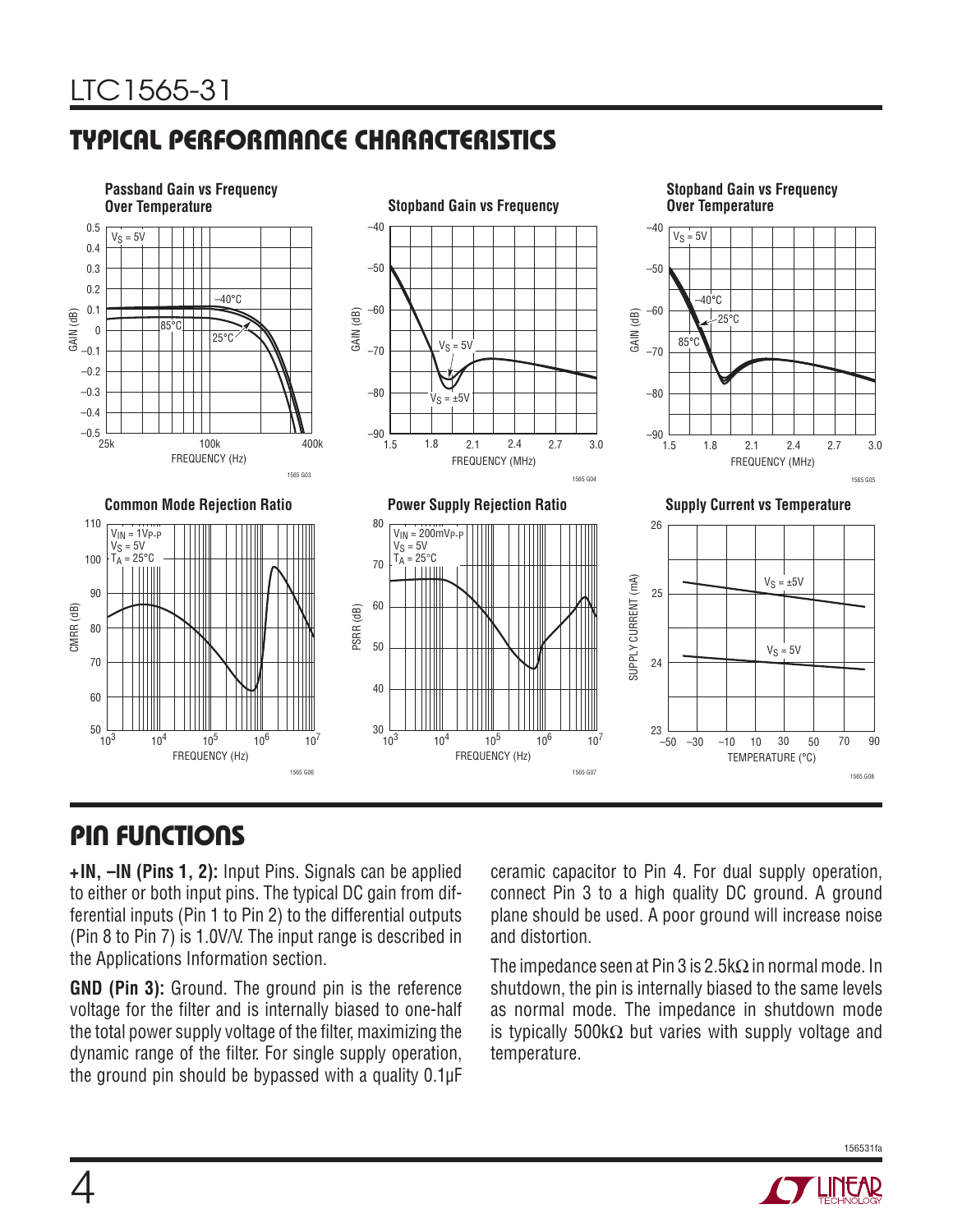### **PIN FUNCTIONS**

**V–, V+ (Pins 4, 6):** Power Supply Pins. For a single 5V supply (Pin 4 grounded), a quality 0.1µF ceramic bypass capacitor is required from the positive supply pin (Pin 6) to the negative supply pin (Pin 4). The bypass should be as close as possible to the IC. For dual supply applications (Pin 3 is grounded), bypass Pin 6 to Pin 3 and Pin 4 to Pin 3 with a quality 0.1μF ceramic capacitor.

The maximum voltage difference between the ground pin (Pin 3) and the positive supply pin (Pin 6) should not exceed 5.5V.

**SHDN (Pin 5):** Shutdown. When the Pin 5 voltage is low, the LTC1565-31 goes into the current saving shutdown mode. Pin 5 has a 4μA pull-up current. Leaving Pin 5 open will place the LTC1565-31 in its normal operating mode.

**–OUT, +OUT (Pins 7, 8):** Output Pins. Pins 7 and 8 are the filter differential output. Each pin can drive  $1k\Omega$  or 300pF loads. The common mode voltage at the output pins is the same as the voltage at Pin 3.

### **BLOCK DIAGRAM**



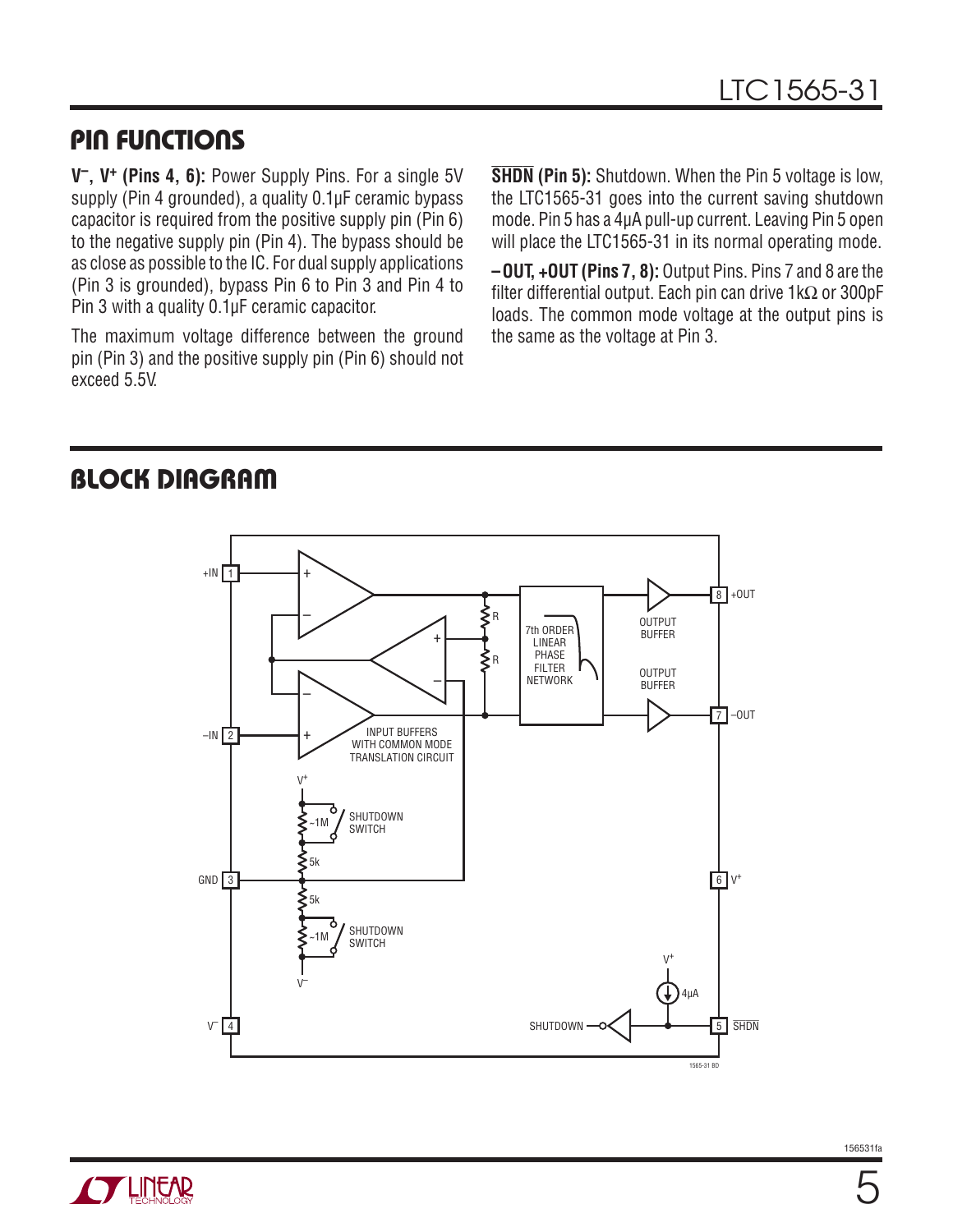# **APPLICATIONS INFORMATION**

### **Interfacing to the LTC1565-31**

The difference between the voltages at Pin 1 and Pin 2 is the "differential input voltage." The average of the voltages at Pin 1 and Pin 2 is the "common mode input voltage." The difference between the voltages at Pin 7 and Pin 8 is the "differential output voltage." The average of the voltages at Pin 7 and Pin 8 is the "common mode output voltage." The input and output common mode voltages are independent. The input common mode voltage is set by the signal source, if DC coupled, or by the biasing network if AC coupled (Figures 1 and 2). The output common mode voltage is equal to the voltage of Pin 3, the GND pin. The GND pin is biased to one-half of the supply voltage by an internal resistive divider (see Block Diagram). To alter the common mode output voltage, Pin 3 can be driven with an external voltage source or resistor network. If external resistors are used, it is important to note that the internal 5k resistors can vary  $\pm 20\%$  (their ratio only varies  $\pm 1\%$ ). The output can also be AC coupled.



 $V_{IN}$  (COMMON MODE) =  $V_{OUT}$  (COMMON MODE)  $=\frac{V^{+}}{2}$ 

 $0.1$ ul



### **Input Common Mode and Differential Voltage Range**

The range of voltage each input can support while operating in its linear region is typically 0.8V to 3.7V for a single 5V supply and –4.2V to 3.2V for a ±5V supply. Therefore, the filter can accept a variety of common mode input voltages. Figures 3 and 4 show the THD of the filter versus common mode input voltage with a  $2V_{P-P}$  differential input signal.



**Figure 3. THD vs Common Mode Input Voltage**



**Figure 4. THD vs Common Mode Input Voltage**

156531fa Figure 5 shows the THD and S/N ratio versus differential input voltage level for both a single 5V supply and a  $\pm 5V$ supply. The common mode voltage of the input signal is one-half the total power supply voltage of the filter. The spurious free dynamic range, where the THD and S/N ratio are equal, is 75dB to 76dB when the differential input **Figure 2** voltage level is  $2V_{P-P}$ ; that is, for a single 5V supply, the

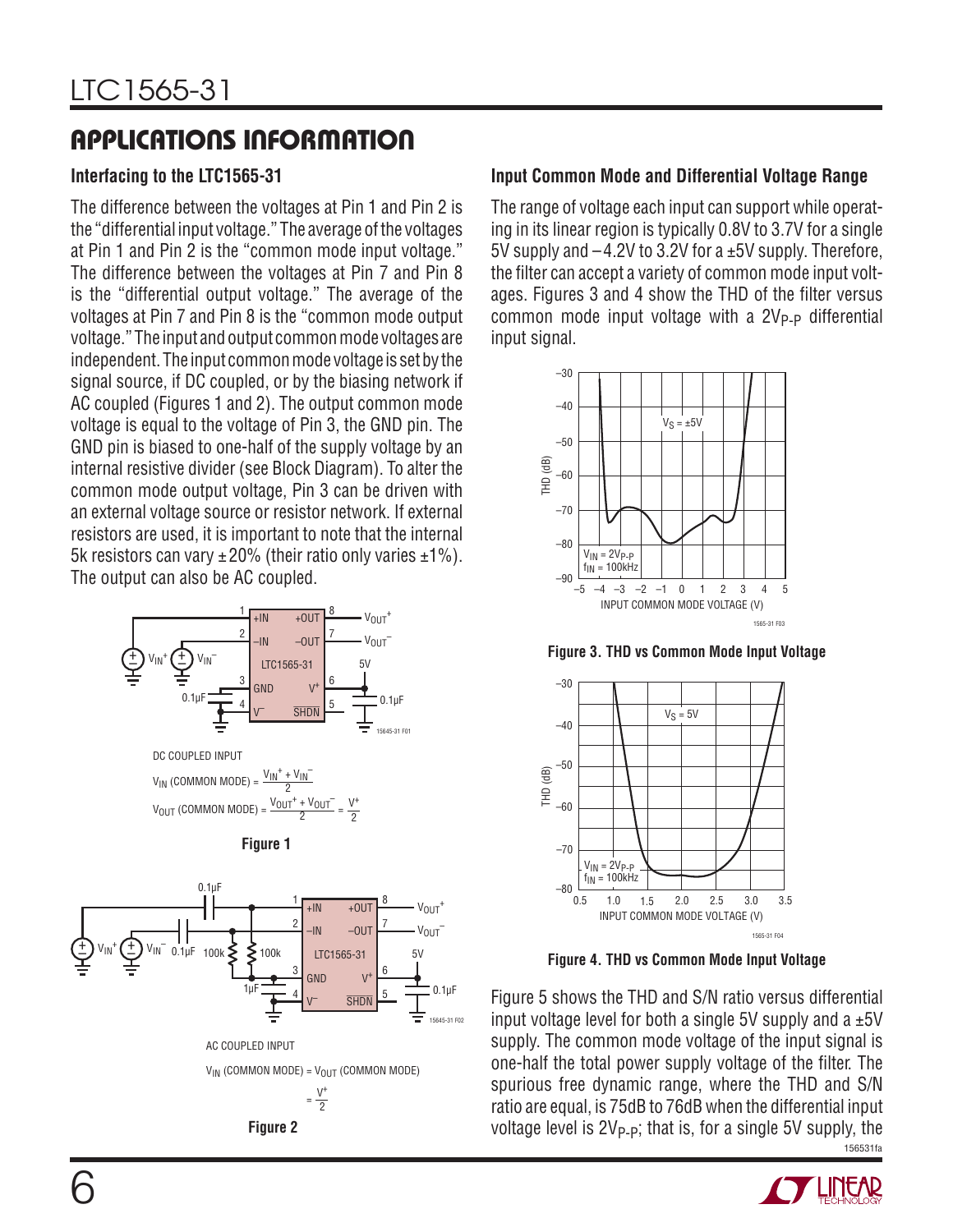### **APPLICATIONS INFORMATION**



**Figure 5. Dynamic Range Diff-In, Diff-Out**

input voltages are Pin  $1 = 2.5V$  DC  $\pm$ 0.5V and Pin 2 = 2.5V DC ±0.5V. Also note Figure 5 shows a 78dB SNR ratio for higher THD levels.

As seen in Figures 3 and 4, the spurious free dynamic range can be optimized by setting the input common mode voltage slightly below one-half of the power supply voltage, i.e., 2V for a single 5V supply and  $-0.5V$  for a  $\pm 5V$  supply. Figure 6 shows the THD and SNR ratio versus differential input voltage level for both a single 5V supply and a  $\pm 5V$ supply when the common mode input voltage is 2V and –0.5V respectively.

For best performance, the inputs should be driven differentially. For single-ended signals, connect the unused input to Pin 3 or a common mode reference.



Figure 6. THD vs V<sub>IN</sub> for a Common Mode **Input Voltage 0.5V Below Mid Supply**

### **Output Common Mode and Differential Voltage Range**

The output is a fully differential signal with a common mode level equal to the voltage at Pin 3. The specifications in the Electrical Characteristics table assume the inputs are driven differentially and the output is observed differentially. However, Pin 8 can be used as a single-ended output by simply floating Pin 7. Pin 7 can be used as an inverting single-ended output by floating Pin 8. Using Pins 7 or 8 as single-ended outputs will decrease the performance.

The common mode output voltage can be adjusted by overdriving the voltage present on Pin 3. The best performance is achieved using a common mode output voltage that is equal to mid supply (the default Pin 3 voltage). Figures 7 and 8 illustrate the THD versus output common mode voltage for a  $2V_{P-P}$  differential input voltage and a common mode input voltage that is 0.5V below mid supply.



**Figure 7. THD vs Common Mode Output Voltage**



**Figure 8. THD vs Common Mode Output Voltage**

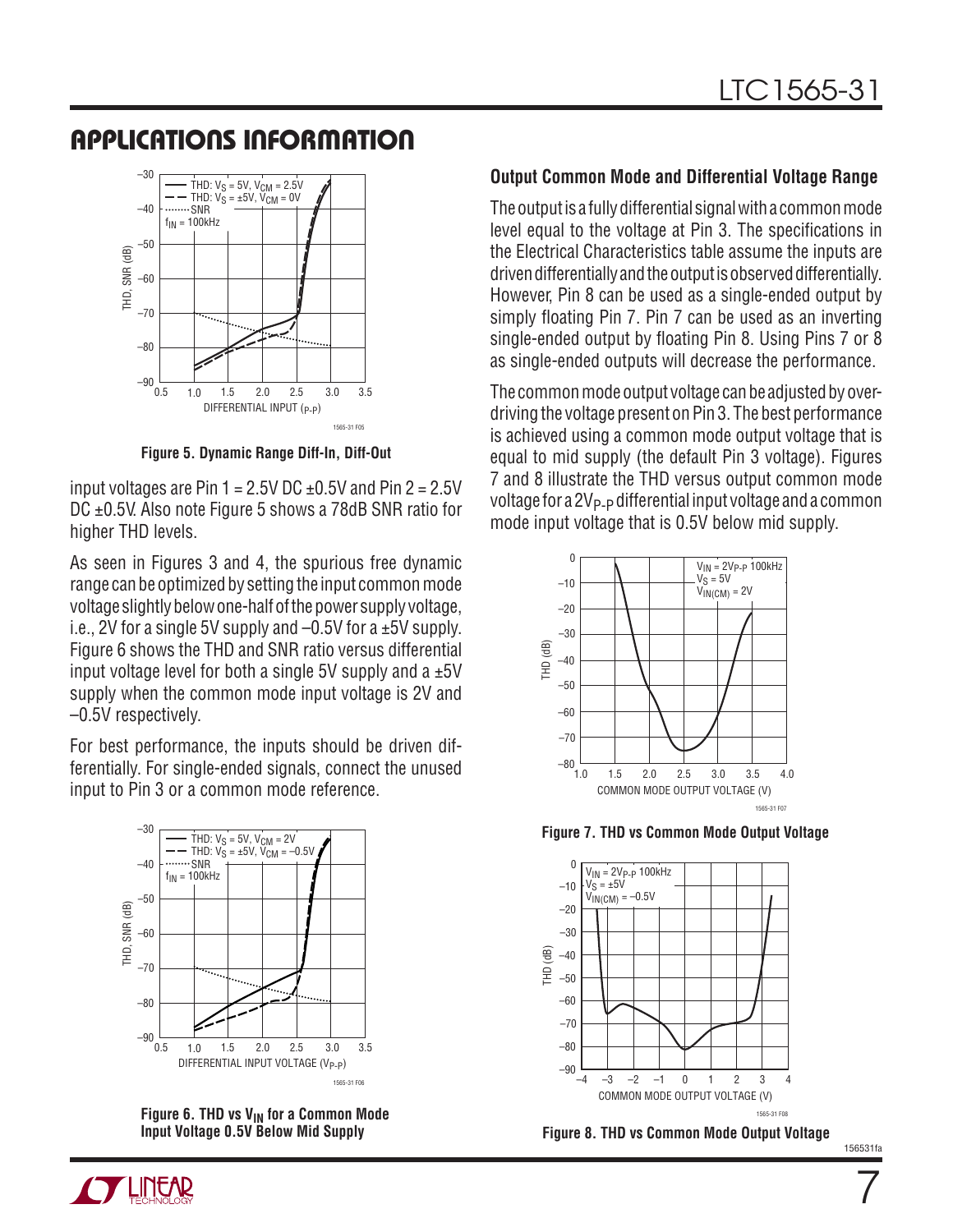# **APPLICATIONS INFORMATION**

### **Output Drive**

Pin 7 and Pin 8 can drive a 1kΩ or 300pF load connected to AC ground with a  $\pm$  0.5V signal (corresponding to a  $2V_{\text{P-P}}$  differential signal). For differential loads (loads connected from Pin 7 to Pin 8) the outputs can produce a 2V<sub>P-P</sub> differential signal across 2kΩ or 150pF. For smaller signal amplitudes the outputs can drive correspondingly larger loads.

### **Noise**

The wideband noise of the filter is the RMS value of the device's output noise spectral density. The wideband noise data is used to determine the operating signal-to-noise at a given distortion level. Most of the noise is concentrated

### **TYPICAL APPLICATIONS**

in the filter passband and cannot be removed with post filtering (Table 1). Table 2 lists the typical change in wideband noise with supply voltage.

### **Table 1. Wideband Noise vs Bandwidth, Single 5V Supply**

| BANDWIDTH                             | <b>TOTAL INTEGRATED NOISE</b> |
|---------------------------------------|-------------------------------|
| DC to f <sub>CUTOFF</sub>             | 104µV <sub>RMS</sub>          |
| DC to 2 $\bullet$ f <sub>CUTOFF</sub> | 118µV <sub>RMS</sub>          |

### **Table 2. Wideband Noise vs Supply Voltage, f<sub>CUTOFF</sub> = 650kHz**

| TOTAL INTEGRATED NOISE |
|------------------------|
|                        |
|                        |
|                        |

#### 4.99k AMPLIFIERS A1, A2 AND A3 ALLOW THE USE OF A  $5V$ GROUND-REFERENCED SINGLE-ENDED AC SOURCE AS THE INPUT SIGNAL AND A SEPARATE GROUND-REFERENCED DC SOURCE TO PROVIDE THE INPUT DC COMMON MODE VOLTAGE 4.99k 0.1μF – 2 7 AMPLIFIERS A4 AND A5 ALLOW MONITORING/MEASURING THE DIFFERENTIAL OUTPUT WITH A SINGLE-ENDED, A1 6 GROUND-REFERENCED INSTRUMENT + LT®1809 2.49k 3 4 10μF 2.49k 4.99k  $5V$  $5V$  $0.1 \mu$ F +V<sub>IN</sub>/2 + V<sub>CM</sub> 4.99k 0.1μF – 4.99k  $V_{\text{IN}}$  4.99k 2  $\sqrt{7}$ – 2 1 8 2 7 +IN +OUT A2 6 A4 VOUT 6 11809<br>م 2.49k | LT1809 (SINGLE ENDED) LT1809  $2.49k$  $-V_{IN}/2 + V_{CM}$ 3 2  $\overline{1}$ 7 3 –OUT –IN 4 4  $^{-}$ 2.49k 4.99k **>** 10μF LTC1565-31  $\frac{1}{\tau}$ 3 6 GND  $\overline{V}$ 5V w 1k 0.1μF  $\equiv$  | | | | |  $\equiv$   $\sim$   $\sim$  | |  $\equiv$   $\sim$   $\sim$  1 4.99k 4 5  $5V$ V– **SHDN**  $0.01 \mu F \leq 19k$ 5V 0.1μF – 2 7 ∓  $0.1$ μF 4.99k 20Ω – A5 6 2 7 LT1812<br>م 1k  $V^{+}/2$ A3 6 3 LT1809 2.2μF 2.49k 4 + 3 0.1μF 1565-31 TA08 4 156531fa

**Test Circuit for Single 5V Supply Operation**

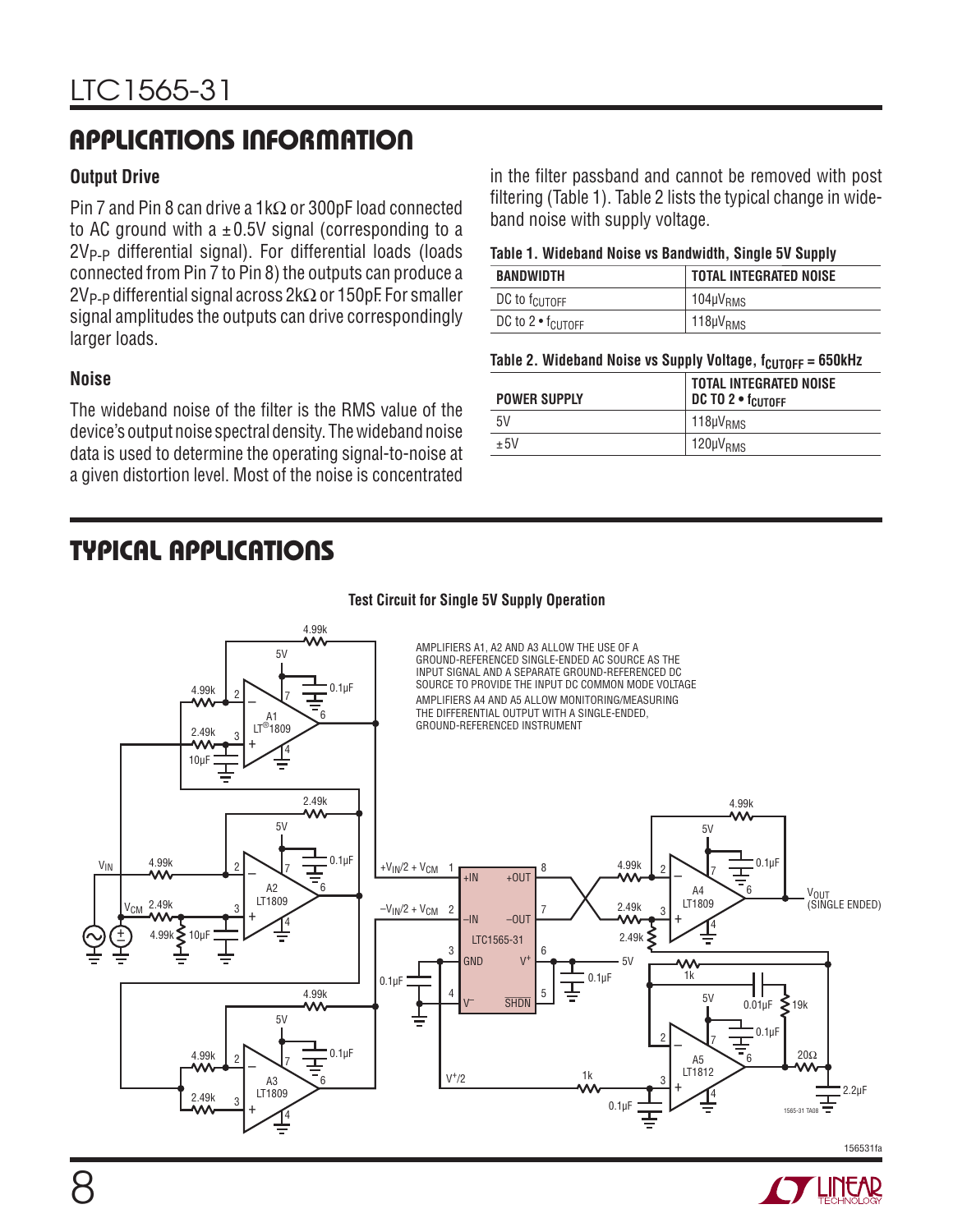### **TYPICAL APPLICATIONS**

### **Single-Ended Input/Output Dual Supply Filter**



### **A Fully Differential Filter with Adjustable Output Common Mode Voltage**



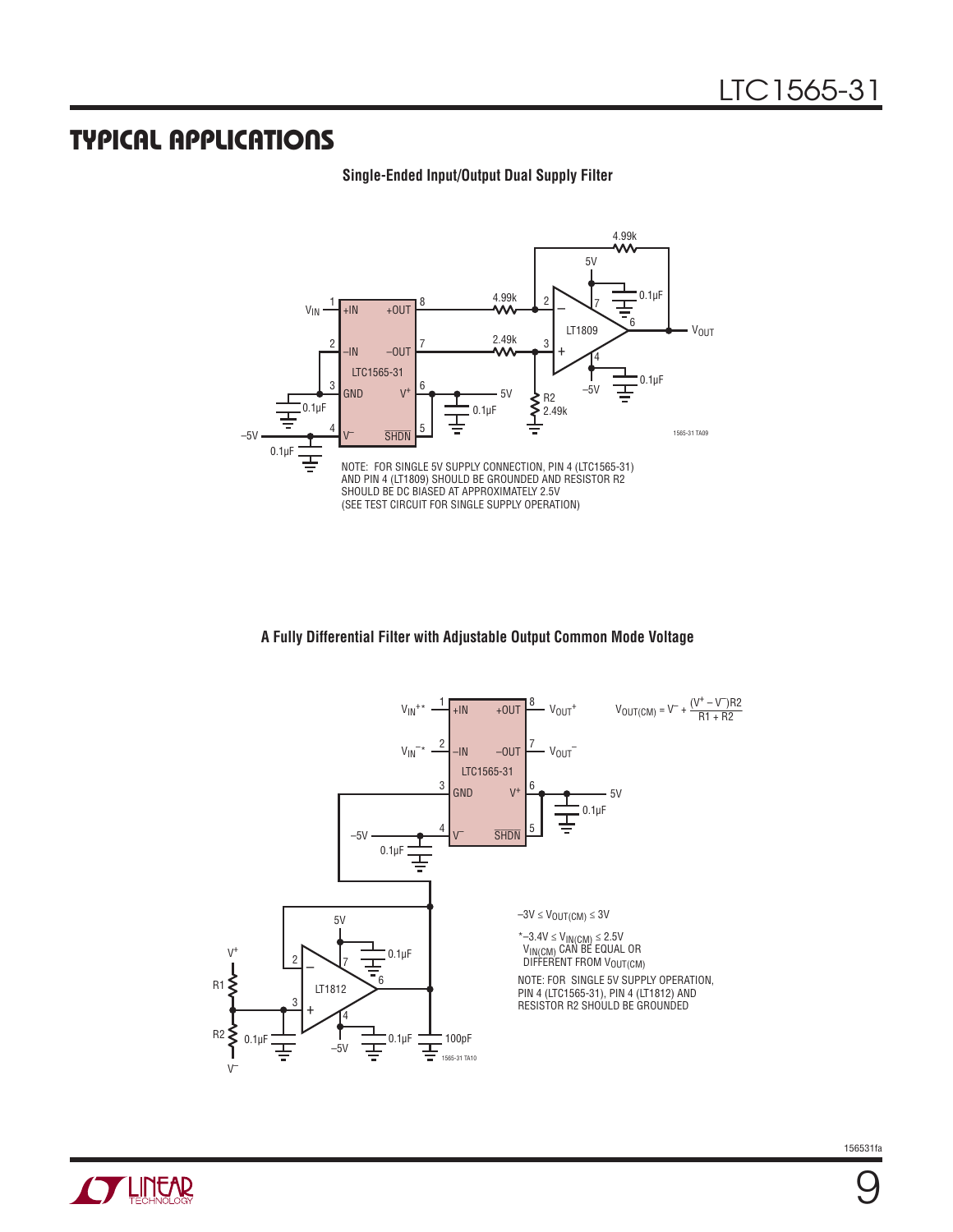### **TYPICAL APPLICATIONS**



**Simple Pulse Shaping Circuit for Single 5V Operation, 1.25Mbps 2 Level Data**

**Simple Pulse Shaping Circuit for Single 5V Operation, 2Mbps (1Msps) 4 Level Data**







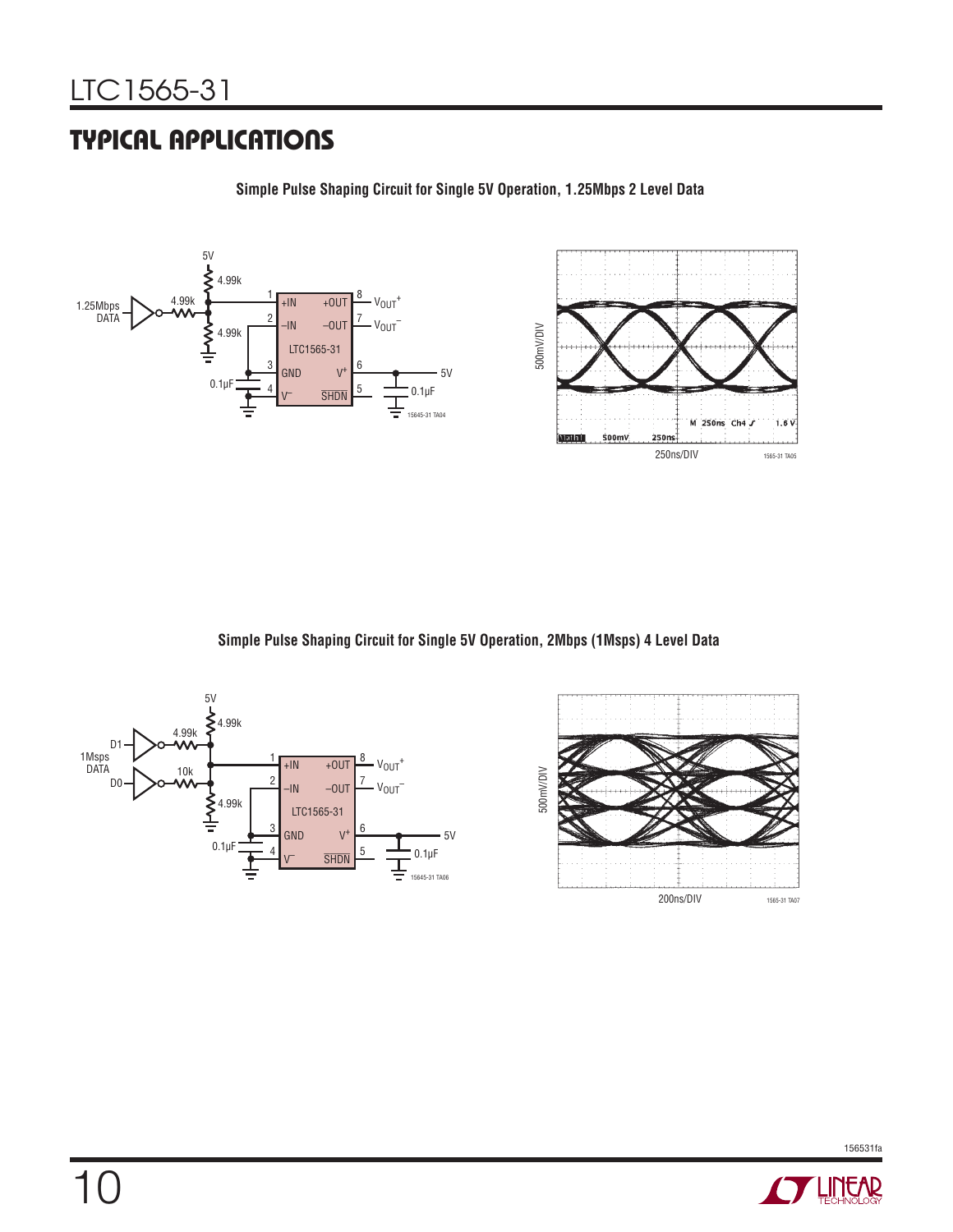### **TYPICAL APPLICATIONS**

### **Narrowband Cellular Basestation Receiver**



### **PACKAGE DESCRIPTION**







Information furnished by Linear Technology Corporation is believed to be accurate and reliable. However, no responsibility is assumed for its use. Linear Technology Corporation makes no representation that the interconnection of its circuits as described herein will not infringe on existing patent rights. 11